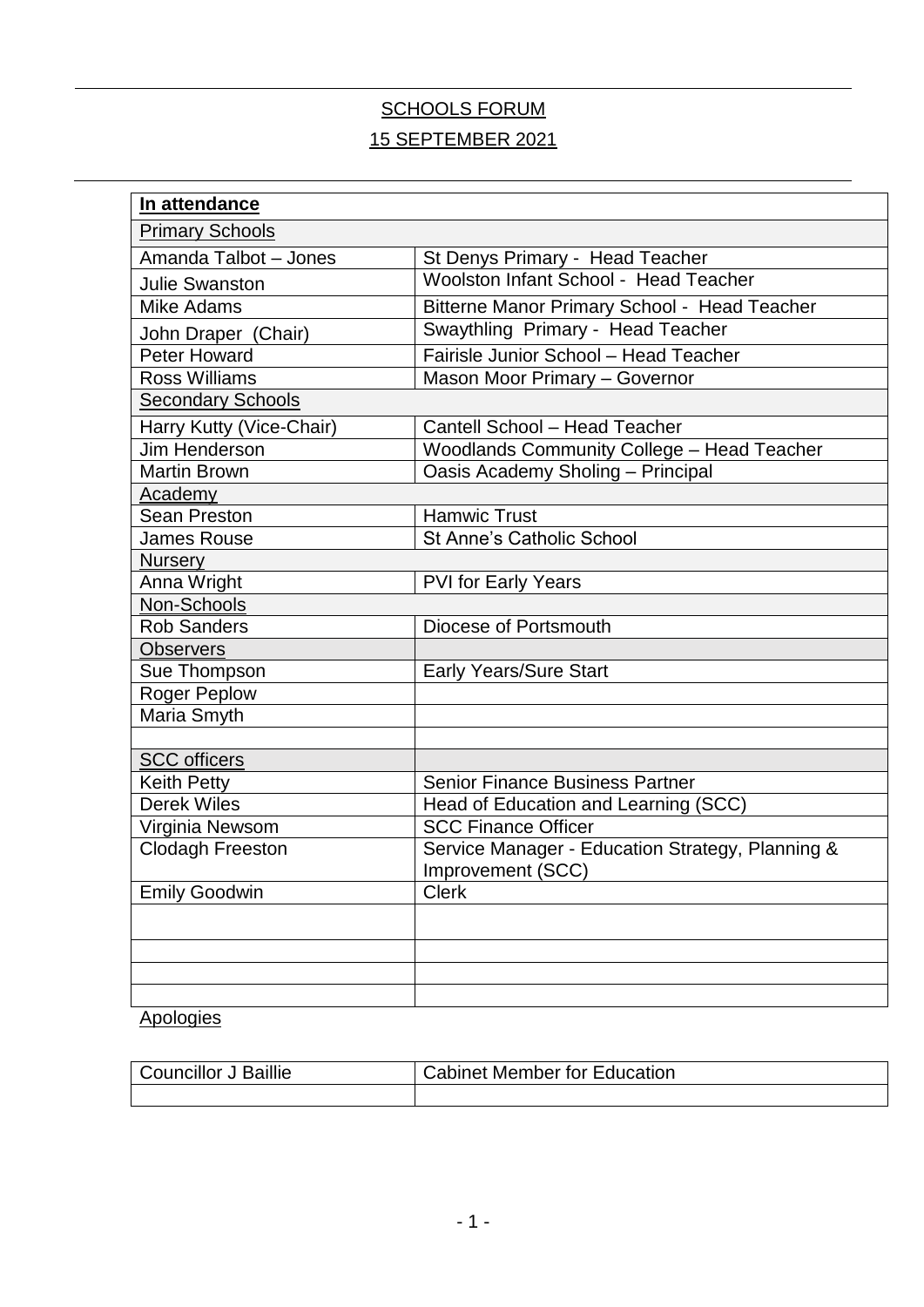# 4. **APOLOGIES AND CHANGES IN MEMBERSHIP (IF ANY)**

Apologies were noted from Councillor J Baillie – Cabinet Member for education

## 5. **ELECTION OF CHAIR AND VICE CHAIR**

John Draper was elected as Chair from September 2021 to September 2023 Harry Kutty was elected as Vice Chair from September 2021 to September 2023

#### 6. **MINUTES OF PREVIOUS MEETING**

RESOLVED: that the minutes for the Forum meeting held on 14 July 2021 be approved as a correct record with the following amendment.

It was noted that James Rouse had been in attendance at the meeting on 14 July 2021.

#### 7. **MEMBERSHIP OF THE FORUM - TERMS OF REFERENCE**

The Forum received and noted the membership and the Terms of Reference for the Schools Forum.

#### 8. **MEMBERS NOTED THE REQUIREMENT TO FDILL IN AND RETURN DECLARATIONS OF INTEREST**

Members noted the requirement to fill in and return a declaration of interest.

## 9. **UPDATE ON SECONDARY SCHOOLS EXPANSION**

The Forum noted that the expansion of St. Marks all through schools was on track and that there would be a topping out ceremony for the school on 16 September.

#### 10. **UPDATES ON SCHOOL NATIONAL FUNDING FORMULA (NFF) 2019/20 - ON THE BASIS OF STAGE 2 RESPONSE AND DFE FINAL PROPOSALS**

The Forum received an update from Virginia Newsom, Finance Officer, on the local response to the government consultation on the National Funding Formula.

The Forum noted that the local scheme was detailed in the additional papers attached to the agenda and that any response received from local schools would be included in the Forums response to the consultation.

## 11. **UPDATE ON FUNDING FOR SCHOOL PLACEMENT INCREASE**

The Forum considered the briefing paper on the expansion of Hope School, which provided an update on Department for Education funding for a two form of entry primary school. Hope is currently a one form entry school.

Southampton City Council Officers Clodagh Freeston, Service Manager – Education Strategy, Planning and Improvement, and Derek Wiles, Service Lead - School Improvement, were present and with the consent of the chair addressed the Forum.

The Forum particularly noted the following:

• It had been a surprise that this item was on the agenda as the forum had not been aware of this matter before the cabinet decision was made, and had only learnt of it via the local press.